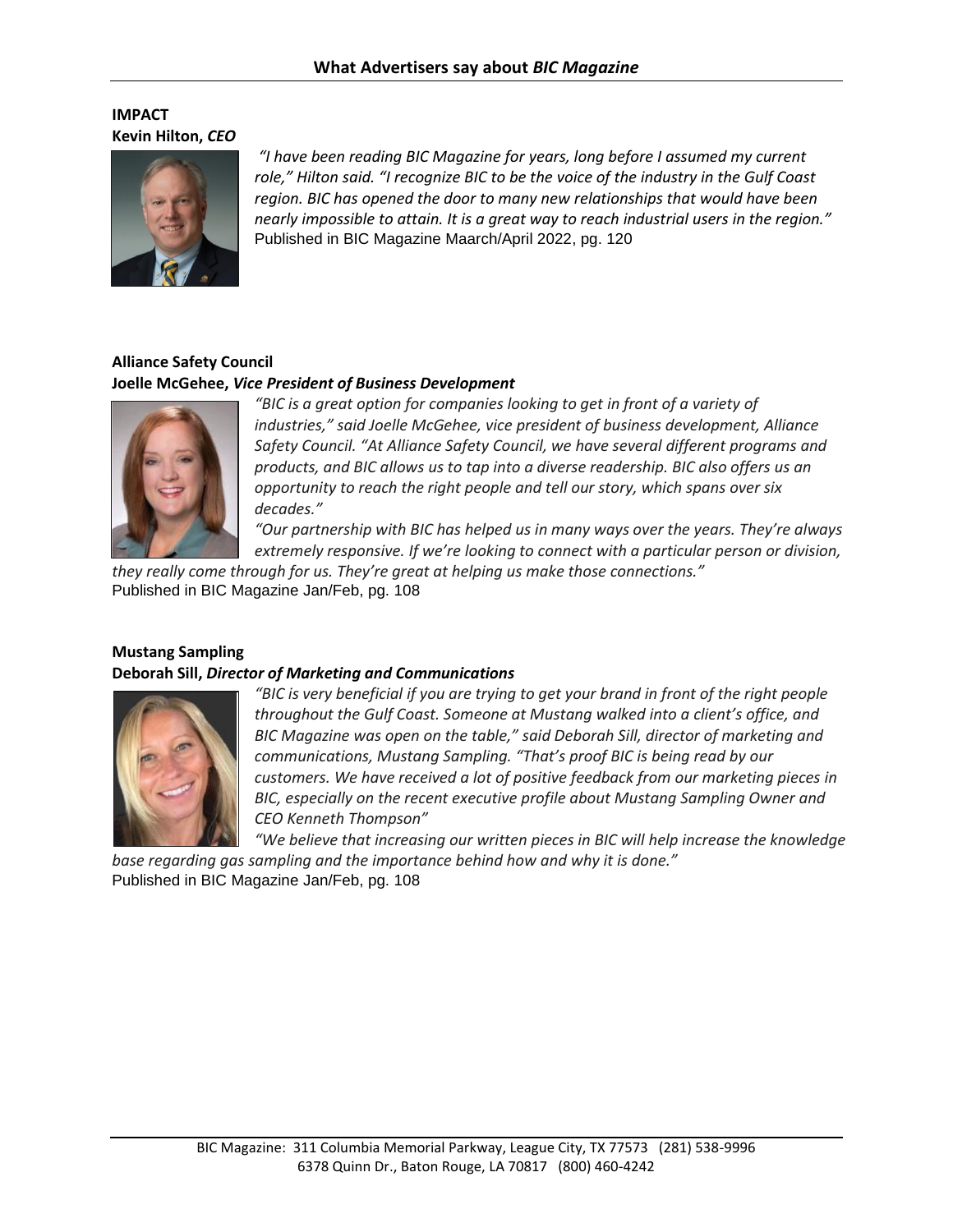## **International Cooling Tower Mark Erdmann,** *Director of Sales*



*"ICT was looking for a vehicle to get our message out to industry in the Gulf Coast," said Mark Erdmann, director of sales for ICT. "BIC Magazine is the perfect way to do that because it gets in front of industry decision makers. When I visit customers, they always have BIC Magazine present. "We see a lot of value with BIC Magazine. We started with a small investment a couple years ago, but now we are on the front cover. With every campaign in BIC, we've received excellent feedback. I receive phone calls from customers who've seen ICT's ad or article —sometimes even before I've had a chance to read the issue. "BIC Magazine has helped ICT establish and grow our brand and put it in front of the right audience. I also like the fact that BIC has industry events or get-togethers,* 

*putting us in the room with potential buyers."* Published in BIC Magazine Nov./Dec. 2021, pg. 122

### **Excel Modular Scaffold Dylan Fulton,** *Vice President*



*"Excel Modular Scaffold targets the majority of its marketing budget with BIC," said Fulton. "That effort continues to be a huge success, as we have gained exposure* not only on the Gulf Coast but also throughout the U.S. market. We feel BIC is an *excellent platform to highlight the innovative and 'value-added' service capabilities we offer to the industry."*

Published in BIC Magazine Nov./Dec. 2021, pg. 122

### **ParFab Christina Waller,** *Director of Sales and Marketing*



*"When I started working in the industry, I quickly noticed how BIC Magazine was in many of the offices I visited," said Christina Waller, director of sales and marketing for ParFab. "The audience BIC reaches in our industry is unmatched. From the magazine itself to the tradeshow distribution and industry networking opportunities, BIC has been an integral part of our success and a great marketing partner. It has been extremely beneficial to have BIC, allowing ParFab to get our message out to many, many more than we could have on our own. "It's important to note that a marketing campaign with BIC Magazine is not just* 

*a magazine ad; there are so many additional benefits from BIC. This is a true marketing campaign, and the additional services provided really help drive successful results."* Published in BIC Magazine Sept./Oct. 2021, pg. 142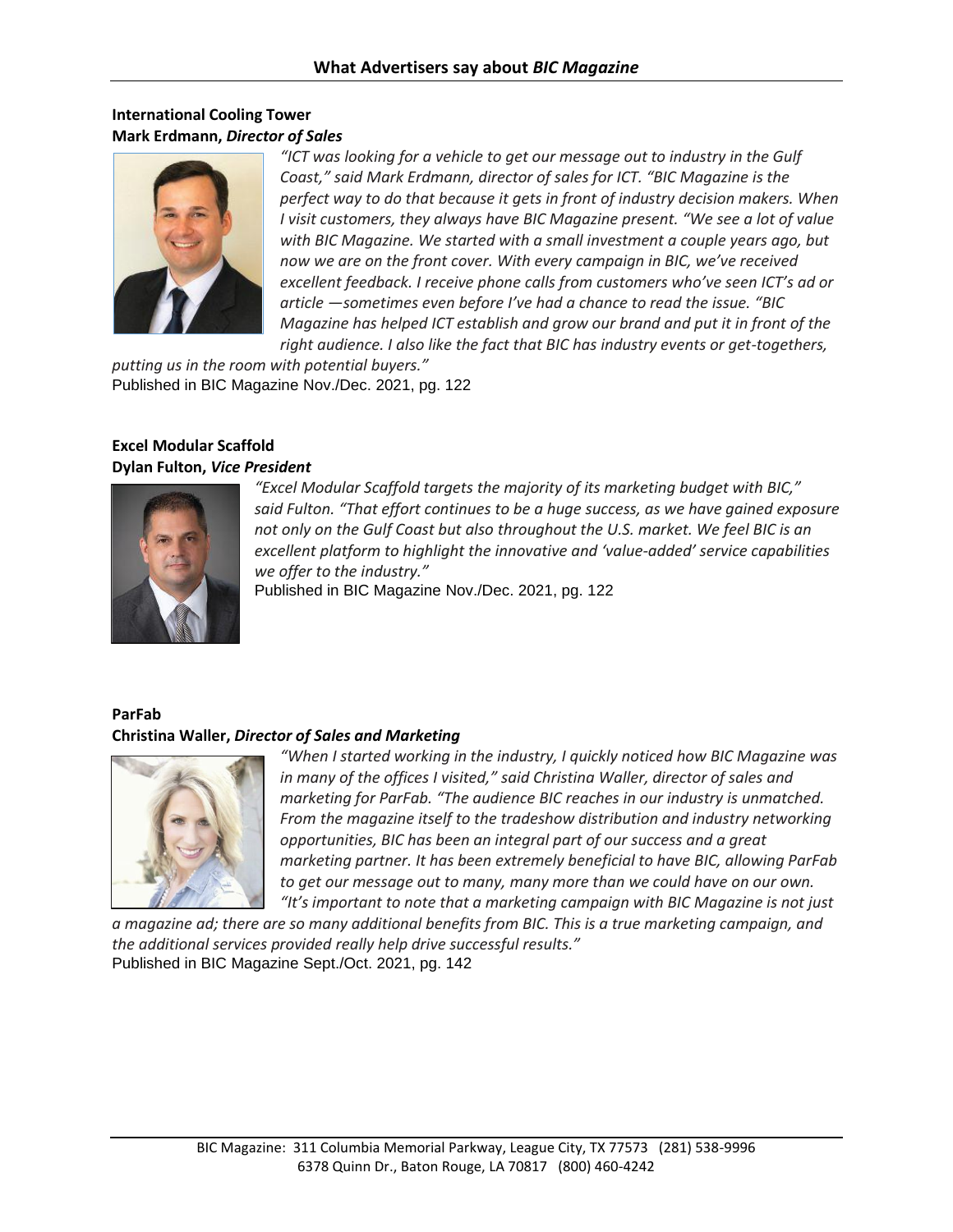## **Houston Area Safety Council Luis Aguilar,** *President and CEO*



*"BIC has been particularly effective for us in that it reaches both the owners and contractors in the industrial market," said Luis Aguilar, president and CEO of HASC. "We saw immediate feedback from the advertising and have been working closely together with them ever since. Simply put, BIC is well read and respected in our industry."*

Published in BIC Magazine July/Aug. 2021, pg. 124

#### **CLIMAX**

### **Dave Baker,** *Corporate Vice President of Sales and Marketing*



Dave Baker, corporate vice president of sales and marketing for CLIMAX, said BIC has been a great resource for his companies.

*"The response has been great," Baker stated. "It's terrific when we host customers at our facilities. They pick up BIC Magazine and see our brands represented. BIC reaches all the markets that utilize our products and services, and this makes BIC a great fit for us. The great folks at BIC have helped us get much closer to some of our targeted markets."*

*"I get inquiries from several trade magazines, but none have been as responsive and* 

*cooperative like BIC. Not only have we seen BIC at trade shows, but our BIC reps have also introduced us to new trade shows and opportunities we wouldn't have known otherwise, and we are actively pursuing those opportunities."*

Published in BIC Magazine May/June 2021, pg. 130

### **RedGuard Tim Taton,** *Chief Operating Officer*



*"We appreciate all that BIC does on our behalves and remain appreciative of our opportunity to use its publication as a vehicle to reach our audience. BIC helps us get the word out as to who we are, what the product offering we have is, and just connect with various people in the business. It's been a very positive relationship and one we look forward to continuing going forward."* 

Published in BIC Magazine May/June 2021, pg. 130

## **Woven Metal Products**

#### **Heather Bennett,** *VP of Strategy and Marketing*



*"We wanted to advertise with the leading publication in the space and the one that people know about, respect and use. BIC helps us reinforce our brand. Our relationship with BIC has been great. They are very responsive, and one of the things we have enjoyed most about our relationship is the added benefits that come with our campaign. BIC's ability to help share our news and connect us with other BIC Alliance members has been great. And the other value-added services they can offer such as recruitment services are nice to know where to go and take advantage of* 

*when needed."* Published in BIC Magazine March 2021, pg. 100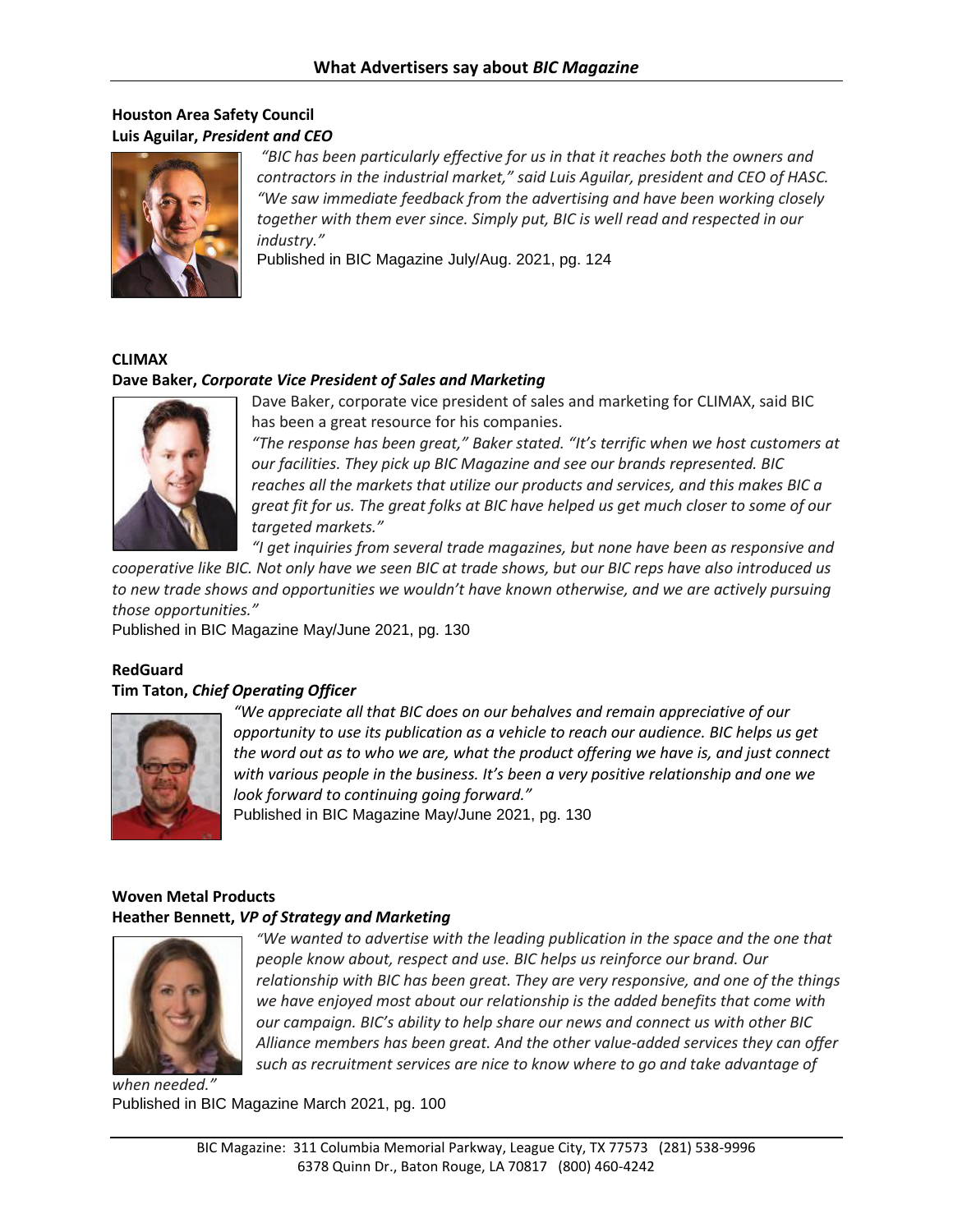### **Proco Products Inc. Miquel Williams,** *Advertising and Marketing Manager*



*"We are always looking for ways to get more information out about Proco Products*  and who we are. BIC has been extremely helpful in making sure they support that *initiative by helping us to publish as much content as we can. I, for one, know that BIC can be used for so much more: press releases, employee profiles, etc. My goal is to feed as much content into BIC as possible."*

*"It is well worth the advertising dollars. Working with a company that is not only passionate about the industry, but also takes care of its customers, is golden. The business relationship is truly a joint effort between publisher and advertiser. With the* 

*tradeshows I attend, I have noticed that a BIC representative always makes it a point to stop by and check in with us. It's always nice to have them stop by to say they appreciate us and our business."* Published in BIC Magazine September 2020, pg. 88

#### **BHI Energy Greg Whitaker,** *Sales director*



*"I was introduced to BIC through many site visits with customers where the magazine was on their desks or in waiting rooms," said Greg Whitaker, sales director of BHI Energy. "I picked up a copy at a conference and read through it. I knew once I read it and saw the focus on our industry customers, I had to be part of it. "We use BIC Magazine as our newsletter to let everyone know how we are expanding in the market. We have received very positive responses as well as many comments on the articles and information we have presented to the industry. Advertising in BIC is a definite must for companies that want to deliver their message to the market. BIC is the first investment any company should make to* 

*contact its customer base."* Published in BIC Magazine August 2020, pg. 104

### **Code Red Safety Tommy Clark,** *Vice President*



*"Code Red Safety was extremely excited to partner with BIC Magazine and initiate a 12-month marketing campaign," said Clark. "BIC Magazine's value proposition is hard to match. If you want help to grow and expand your brand, BIC is the right choice. "BIC's entire team has been a pleasure to work with. BIC offers way more than just an article or marketing piece in the magazine. If your team wants to connect with high-level industry leaders, BIC has a very robust database of contacts to help you connect the dots. "Thank you, BIC, for your continued support and the value you bring to our industry and community. We look forward to growing our partnership."*

Published in BIC Magazine August 2020, pg. 104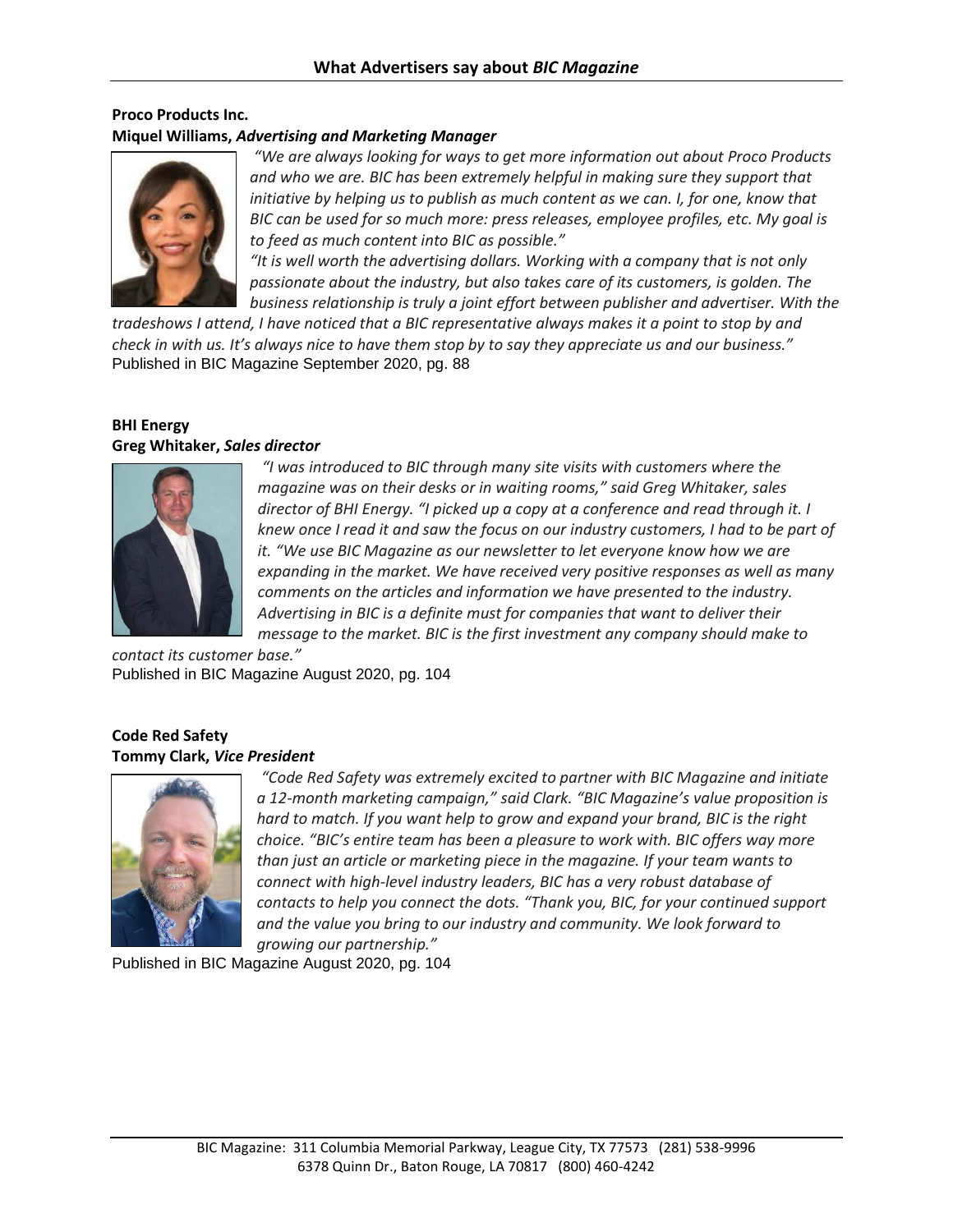### **Carboline Jane Woodall,** *Creative Lead*



*"Carboline would like to thank BIC Magazine for the continued partnership and for giving us the opportunity to connect with our customers each month," said Jane Woodall, creative lead at Carboline. "BIC Magazine is a quality publication that serves our industry well with relevant and timely information and trends, and we are proud to be a part of it. "Through our ad program, we have made connections with distributors, vendors and customers, and we look forward to growing these relationships with the help of BIC."*

Published in BIC Magazine June/July 2020, pg. 130

# **Tower Force Whitney Strickland,** *Vice President of Sales*



When Whitney Strickland, vice president of sales for Tower Force, went to visit a particular chemical plant for the first time, the management there was familiar with the company before Strickland ever arrived.

*"They told me they had learned about us from BIC," Strickland said. "This actually happens to me quite a bit, and it makes the sales process much easier. When people know what you do and are familiar with your work history, there's no learning curve on the client, and people are quicker to share their needs with you."*

BIC Alliance partners enjoy a wide range of benefits, including an unparalleled database from which to glean new prospects and a comprehensive array of value-based services designed to help them get the best results from their marketing campaigns.

*"There are a lot of other services outside the magazine that come with the marketing program," Strickland added. "We have worked with BIC on direct mailouts, database projects, reprints for sales support and recruiting projects."*

Published in BIC Magazine May 2020, pg. 126

# **Mustang Cat**

### **David Wright,** *Business Development Manager*



*"BIC offers the best avenue to get to our end-users in the industrial marketplace. If your goal is to get in the industrial market or spread your footprint, then BIC is the best option to gain the recognition you need."* 

*"Our campaign in BIC also gives us the ability to find contacts in facilities that could be potential customers, network at industry functions and advertise at industry events."* 

Published in BIC Magazine April 2020, pg. 114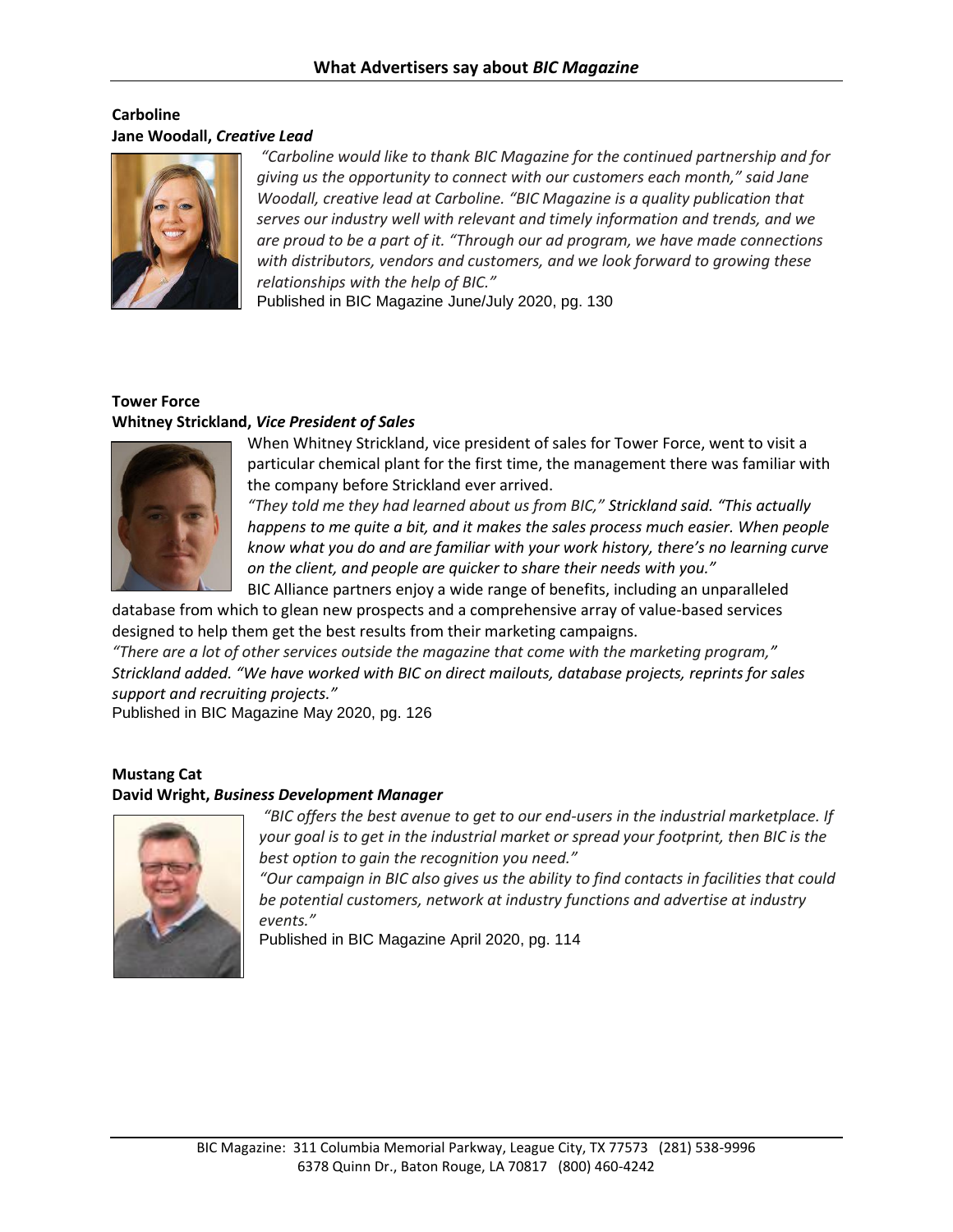## **Bayou City Industrial Contractors Aaron Shermer,** *Vice President of Operations*



*"Using BIC Magazine was a very easy choice to help elevate the brand of Bayou City Industrial and focus on our marketing efforts. I've always turned to BIC Magazine for the latest in industry news and have never been let down. I've learned so much about other companies through BIC Magazine as well." "There is no 'magic button' when it comes to marketing, but BIC is the closest thing to one in the industry. With our campaign in BIC Magazine, we've received brand recognition and exposure to new clients. We were so thrilled to see Bayou City Industrial's four-page insert in the March 2020 issue as well. Today, our brand is* 

*stronger than ever, and the relationships with our customers are growing more and more because we've included them in our BIC Magazine materials."* Published in BIC Magazine April 2020, pg. 114

#### **LGH Tony Fiscelli,** *President*



"*LGH chooses to advertise with BIC Magazine because we know this publication gets in front of our customers," said LGH president Tony Fiscelli. "BIC Magazine is highly visible at the major tradeshows, and we have run several ads, editorials and inserts over the years. BIC employees are always very helpful and work well with our marketing team. LGH has undergone significant growth in a short period of time, and we're excited to have BIC with us going forward. We want to thank BIC for everything they've done for us and look forward to continuing the partnership."* Published in BIC Magazine March 2020, pg. 106

### **Total Boiler & Mechanical LLC John Derrick,** *President*



*"I met BIC Alliance's Tom Derrah and Thomas Brinsko shortly after starting my company. We stayed in touch, and I was looking for a means of achieving name recognition. After looking deeper into our options, BIC Magazine became the clear choice."*

*"For our initial campaign, we were primarily looking for name recognition with the intent of reaching petrochemical and refinery personnel. What we have found is that we have also reached engineering firms in need of our services."*

*"So far, the response has been great. While we were aiming for name recognition, we are actually getting RFQs from potential customers."* 

Published in BIC Magazine March 2020, pg. 106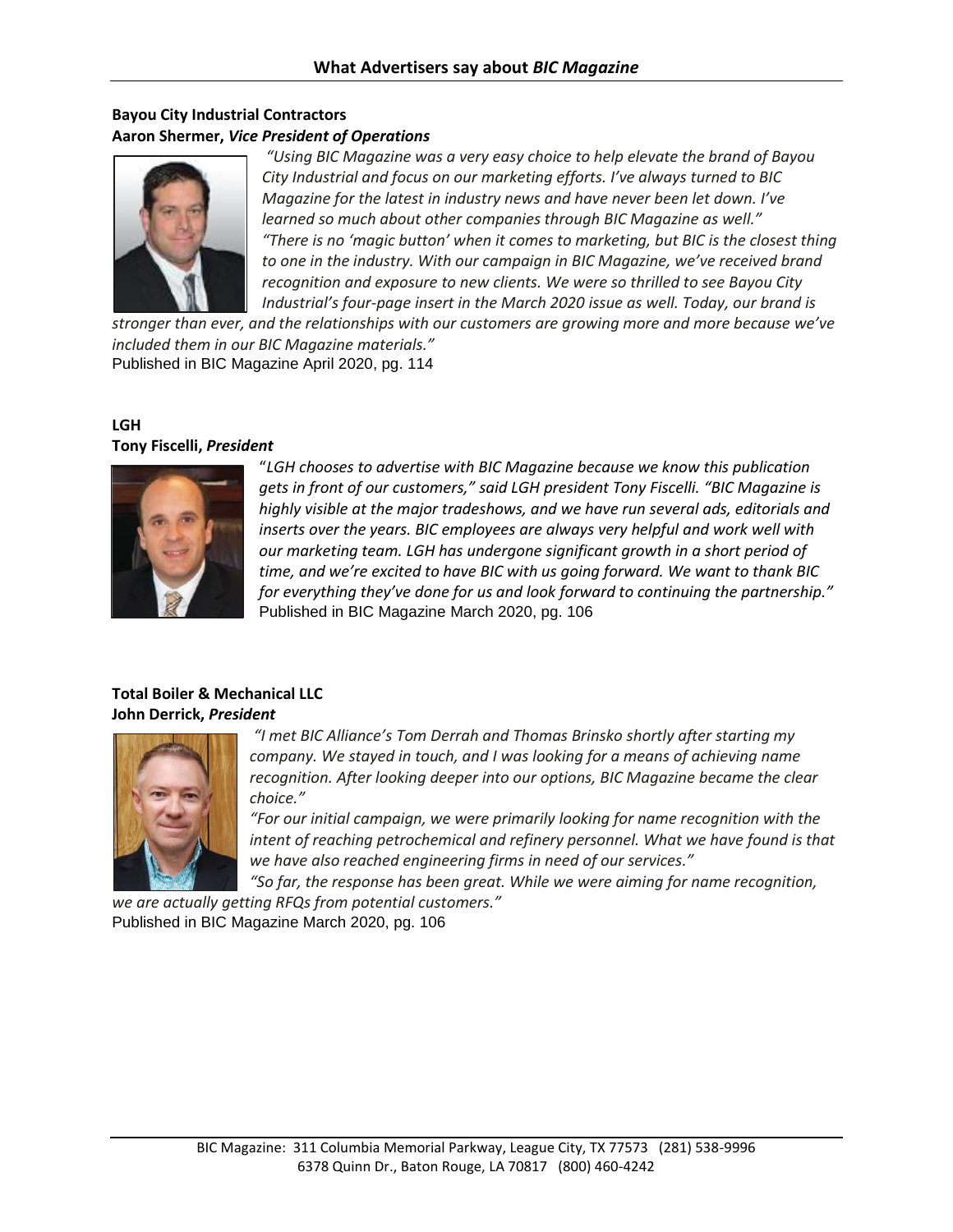#### **Axis Mechanical Group** *Janice Gilbert, Vice President of Corporate Account Development*



*"Axis Mechanical Group's return on investment (ROI) in BIC Magazine has been proven hands down in black and white results," said Janice Gilbert, vice president of corporate account development of Axis Mechanical Group. "As a result of our ad in BIC, we received a phone call from a corporate-level rep inquiring about our services and a visit. We're currently establishing a relationship to do business with several sites nationwide. Thank you, BIC Magazine!"*

*"We also have had proven productive responses from BIC's quarterly lead generation service, initiating new relationships for future business. Axis would highly recommend investing in BIC Magazine's marketing tools. We have an open* 

*door to anyone who would like to call or come by for a personal testimonial or reference to BIC Magazine's ROI!"* Published in BIC Magazine February 2020, pg. 100

### **Dampney Co. Inc. Dennis Aikman,** *Sales/Tech Service*



*"With BIC Magazine, you get more bang for your buck than you do with any other trade publication. The time BIC's team spends with organizing conference calls, setting up ads and articles, putting together product news releases and trade show invitations, and inviting marketing partners' customers to subscribe to BIC makes for such great value-added services. I know the partnership is successful for us and for BIC. It really is a pleasure working with the BIC team."* Published in BIC Magazine December 2019/January 2020, pg. 122

#### **Cherry Cos. Mark DeWitt,** *Vice President of Operations*



*"After setting some very aggressive sales goals, Cherry Cos. started advertising in BIC back in 2008," said Mark DeWitt, vice president of operations for Cherry. "Since then, we have seen a double-digit increase in the number of sales leads, and this seems to climb each year as BIC continues to broaden its reach. "We prize BIC as an advertising partner and look forward to working with BIC for a long time, as well as expanding our campaign to include other aspects of our company."*  Published in BIC Magazine November 2019, pg. 114

#### **Continental Fabricators, Inc. Tom Gerstenecker,** *VP of Sales and Estimating*



*"Establishing a relationship with the amazing people at BIC has provided us additional opportunities to network and meet other key people we previously may have not been exposed to. We have made new contacts we feel we wouldn't have made without advertising in BIC. We also have had a few previous customers contact us and say they see our ad in BIC every month, which reminds them of our capabilities and quality-fabricated products."* 

Published in BIC Magazine October 2019, pg. 118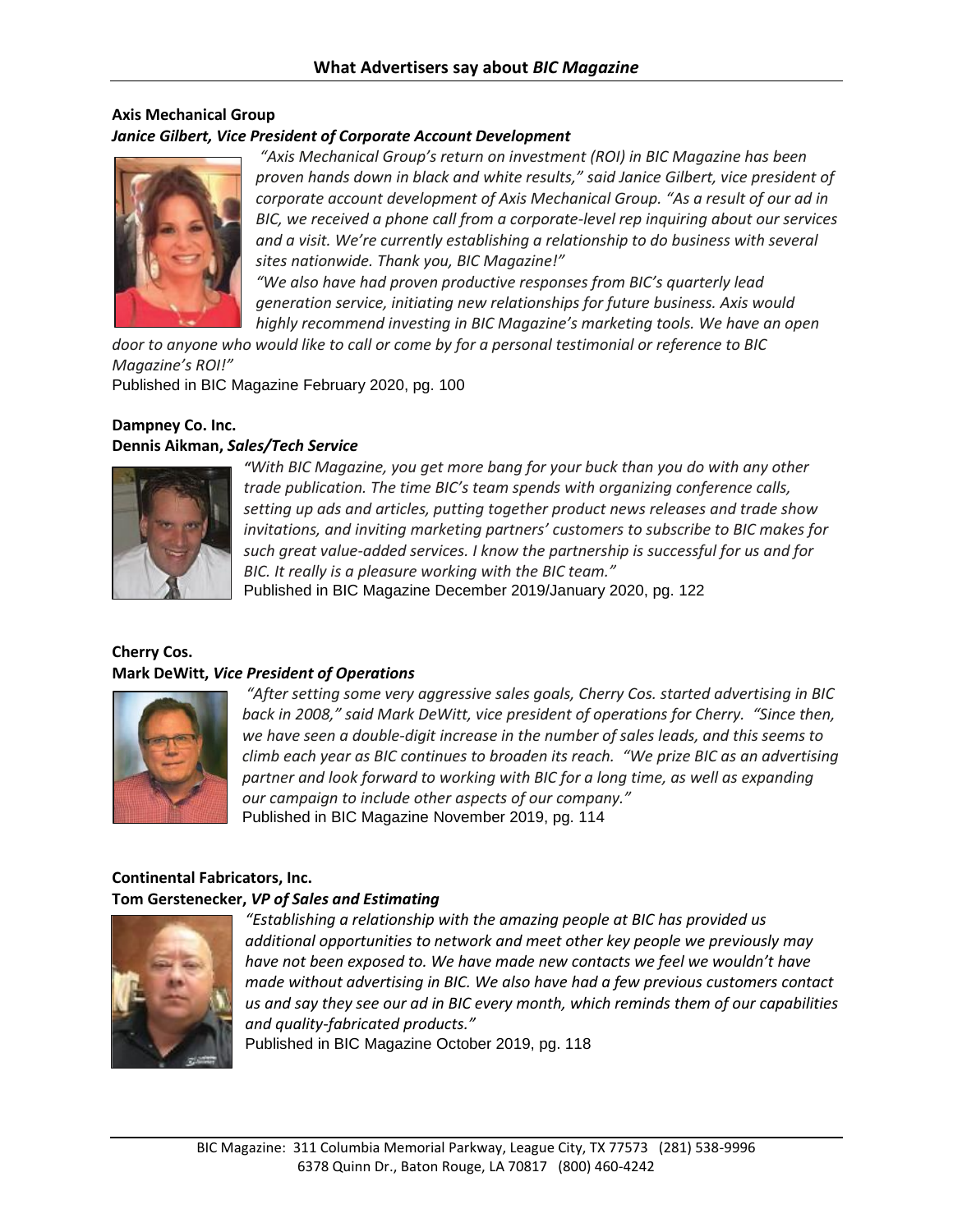## **McDonough Elevators Gil Prado,** *Regional sales manager*



*"BIC reaches a wide variety of industries that use our products and services, such as petrochemical, refining and power generation. It's not only the owners within the industries BIC reaches; it's also the other subcontracting companies that work in these areas that utilize our products and services."*

*"We know BIC is genuinely interested in our success. Many people we can on read or are familiar with BIC Magazine. The magazine makes it easy for its client to network with potential customers and develop lasting relationships."* Published in BIC Magazine September 2019, pg. 138

### **Eco-Staff Harry Black,** *Co-Founder*



*"Ever since we started advertising in BIC, we have booked several contracts directly from the exposure, plus we have received numerous calls from other prospective clients. We continue to utilize BIC's database service and its gift subscription program, and the articles and ads we run help us a ton. BIC has generated other opportunities for us outside the magazine, and we are getting direct referrals for companies that require our services. We have been extremely pleased with our investment."* 

Published in BIC Magazine September 2019, pg. 138

## **Industrial Alloy Fabrication Landon Fabela,** *President*



*"BIC is the magazine that everyone seems to look at in the industry," Fabela said. "Being a company that needed to let everyone know who and what we were, we saw the investment of marketing dollars in BIC as the best way to accomplish that.*

*It's a magazine with a lot of industry-specific circulation. It definitely has establish us in the market and let people know we're here. If you're looking to establish your company as a solid player in the downstream turnaround plant refinery industry, this is a good place to do that.*

We feel as though we have a strong partner in BIC. We have spoken to a lot of *people who have seen us in the magazine, and that has given them a better understanding of who we are in the market. We have carved out a set of technically sound manufacturing products, and we've used BIC to identify a market. As a result, we've doubled our preview year's sales and reinvested that success into new capabilities."*

Published in BIC Magazine May 2019, pg. 134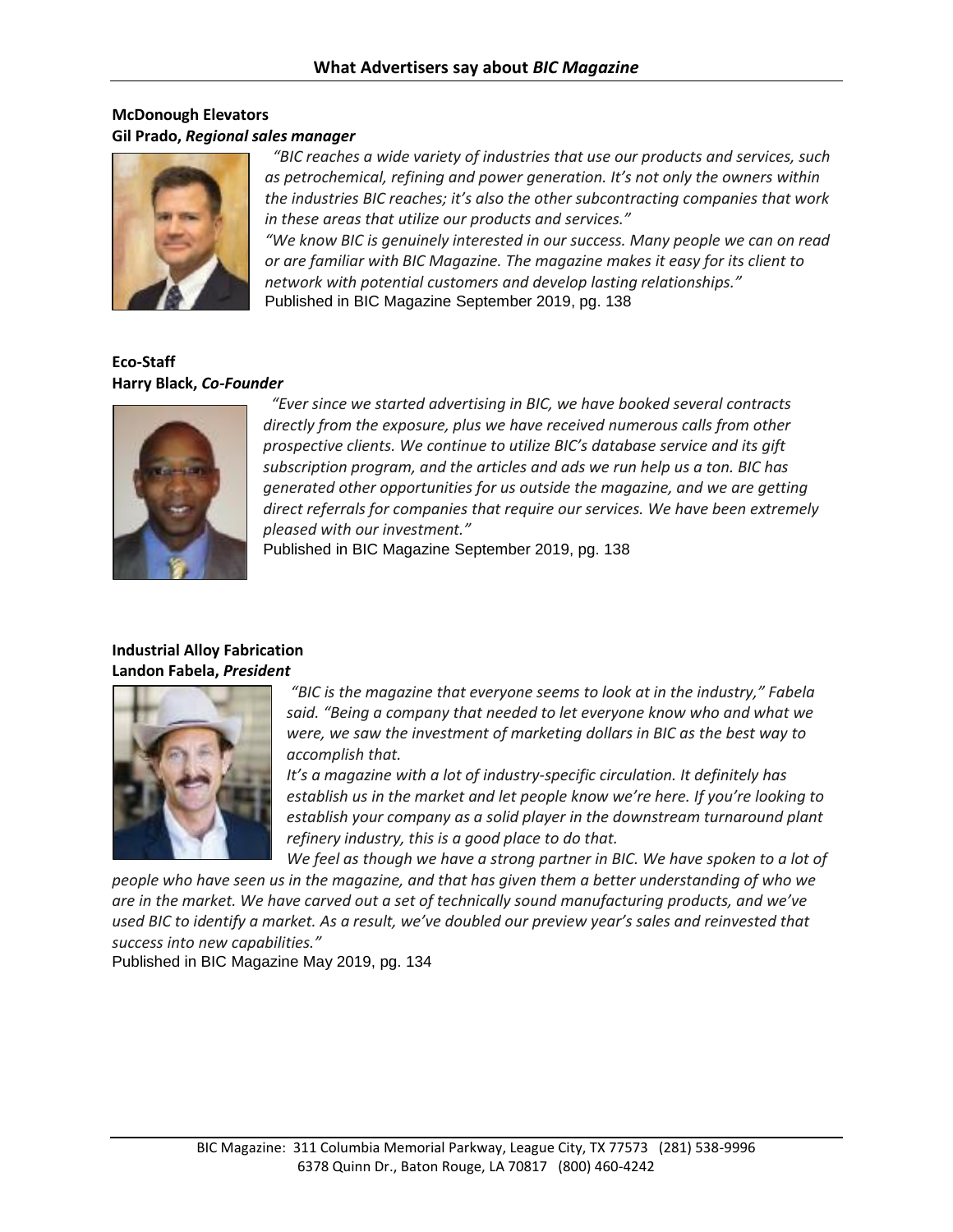### **Louisiana Chemical Dismantling Co. (LCDC) Vincent Eid,** *Market Developer*



Louisiana Chemical Dismantling Co. (LCDC) is one BIC Alliance marketing partner that has realized the benefits of utilizing BIC Magazine's widespread presence and reach for marketing.

*"It doesn't really get better than that, because marketing is selling a product or service to a specific market," said Vincent Eid, market developer at LCDC. "BIC Magazine is fortunately 'right up our market alley' with their distribution list. This undoubtedly takes some weight off a marketing professional's shoulders."* Eid explained for those on the fence that choosing BIC Magazine is a worthwhile

investment because of its staff's experience and expertise. Published in BIC Magazine December 2018/January 2019, pg. 114

## **Veolia North America Harrison Lee,** *Vice President of Marketing*



*"Veolia began working with BIC several years ago," said Harrison Lee, vice president for Veolia North America. "BIC is the leading trade magazine among the primary industries we serve: oil and gas, chemical processing and power. And because of the nature of the work we do to support these industries, much of what we do flies under the radar."*

*"Our front cover article offered us an unmatched opportunity to share our story, reach the key decision makers for our services and demonstrate the value Veolia can bring to their operations."*

BIC plays a significant role in Veolia's advertising and media relations program, according to Lee. *"The publication puts us in front of our key decision makers and has been a proven marketing channel for us," he said. "Veolia and BIC work together on advertising and editorial opportunities that allow Veolia to demonstrate the many innovative ways we are supporting the responsible management of water, waste and energy resources for heavy industry."* Published in BIC Magazine November 2018, pg. 106

**inoLect**

#### **Mindi Talley,** *Marketing Director*



*"As a marketing director, I try to keep up with what our customers are reading, what events they're attending and what associations they're affiliated with," said inoLect marketing director Mindi Talley. "BIC is always a great place to find all that. Investing in a campaign was an easy decision once we realized how large the readership is and what percentage is our target customer."* 

*"Our articles and ad campaigns have not just expanded our brand presence but have also helped to tell our company's story. In doing this, we've established a sense of pride in our team, and it shows! We've utilized many services, such as BIC Recruiting,* 

*to meet other needs in the company as well."* Published in BIC Magazine September 2018, pg. 120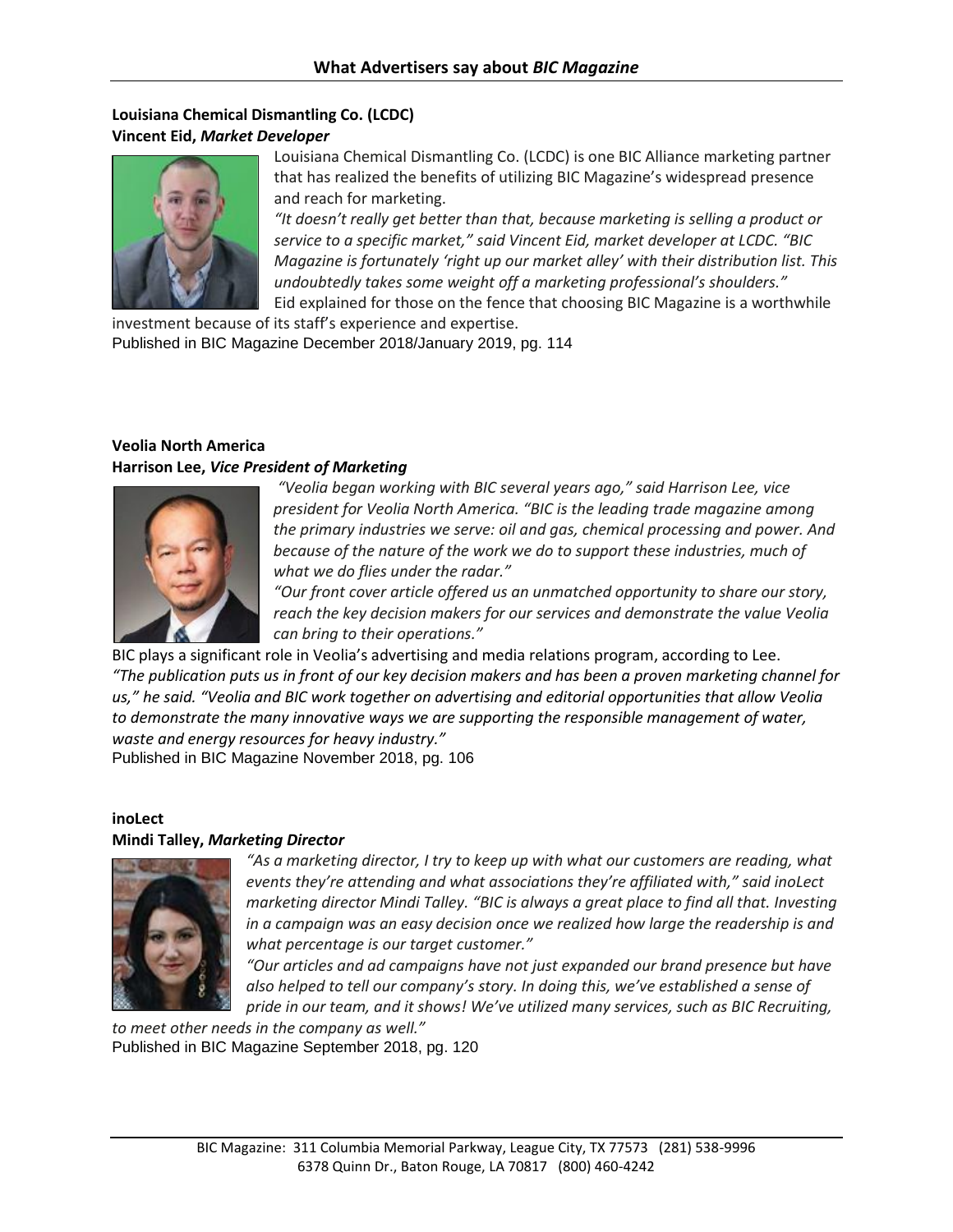### **Ohmstede Buddy Tucker,** *Vice President of Sales and Marketing*



*"As far as reaching the industrial market, I don't think there is a better way to get your message to the real decision makers. I see BIC everywhere I go. Ohmstede has used all sorts of guest articles, case studies and press releases, and has been advertising with great success. We have also utilized the gift subscription program and BIC's database, which is second to none. Another recurring benefit is networking events with BIC and other BIC members. But for me it's more than getting your message into the marketplace. BIC's staff has always been so professional and* 

*responsive. Whether I'm planning out the year or if I'm in need of assistance from the road, I can count on a prompt and accurate response."* 

Published in BIC Magazine April 2017, pg. 114

## **Ameri-Force Industrial Services Joshua Manning,** *VP of Operations*



*"Thus far, we couldn't be happier with the campaigns we have partnered with BIC on. We've actually expanded into some other product lines that BIC offers because of how they conduct themselves and the success we have had with them. BIC has had a 'We're here for you!' mentality with us from the very beginning. The relationship has helped to create almost an extension of our sales and marketing divisions."*  Published in BIC Magazine April 2017, pg. 114

### **CIMA Services, LP Matthew Taylor,** *Managing Partner*



*"We were vetted for a project through a company that saw our advertisement in BIC. Once vetted, we quoted and negotiated a multimillion-dollar project for Oxea in Bay City, Texas. To say the least, our investment with BIC has been paid back many times over. The exposure we've received through our ads, editorials and other announcements has been phenomenal. Advertising with BIC has been the best marketing decision I've made so far. BIC Magazine targets exactly who CIMA Services does business with. With the ads and editorials, gift subscriptions and database* 

*prospecting, a marketing campaign with BIC is worth every penny. Thank you to the BIC team for helping CIMA grow its business."* 

Published in BIC Magazine February 2017, pg. 98